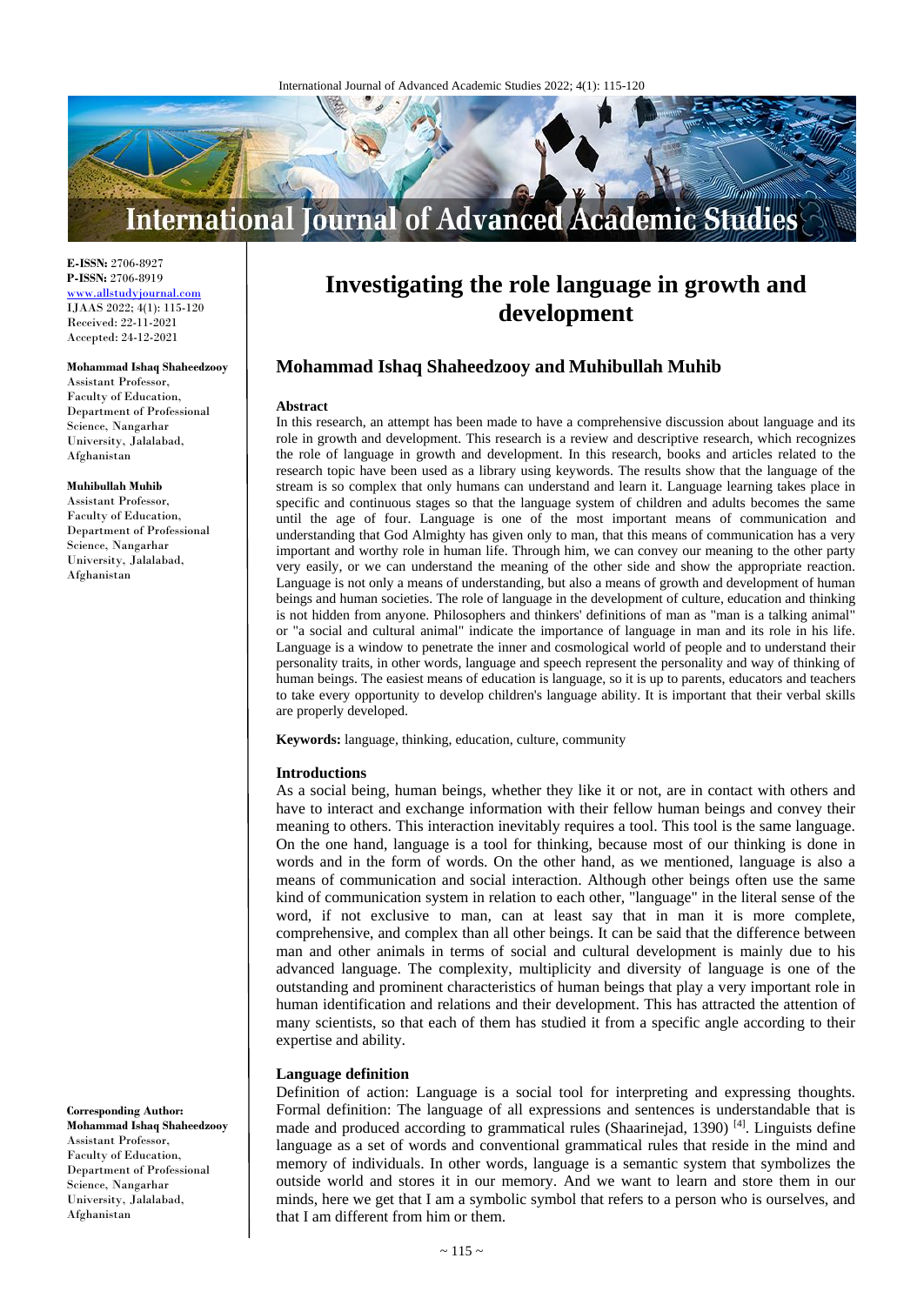One of the characteristics of man is that he can substitute signs or codes for people and situations that all these signs and codes are called "language" in the psychological culture, whose important and basic function is to create and strengthen "understanding". And "interaction" between people. When these signs are in the form of gestures on the hands, head, eyes, lips, etc., they are called "sign language" or "non-verbal", and if they are in the form of words, they are called "verbal language". Man has used sign language for many years before verbal language, and yet, despite many advances in verbal or verbal behavior, he still does not need to use sign language. Therefore, language is not synonymous with speaking (spoken language). People who are born deaf learn to communicate with those around them through sign language. (Karimi, 1395).

# **The origin of language**

The interest in knowing the origin of language in humans has a long and ancient history. Curious people, and scientists, and even ordinary people, are eager to know when spoken language began in humans, and myths and stories have been told in this regard, such as Otto Kleinberg (1953) and Bickerton (1983). The following is quoted with distinction: First Psammetic, the Egyptian pharaoh in the seventh century BC decided to discover the first language of man. At Pharaoh's command, the two children were taken from their parents and placed under the care of a dumb shepherd, and the shepherd was strictly instructed to raise these blind men in isolation and away from other human beings. The shepherd was instructed to write down the first word the children said. Psymatic argued that because the language of these children was not influenced by the language of their parents, when they began to speak, it would be the most authentic language from which all languages were derived. The first intelligible sound that came out of the mouths of these children was the word bakus, which in the ancient Phrygian language meant bread. Therefore, Pessimist believed that the original language of mankind was the Phrygian language. Of course, most linguists and social scientists do not believe such a story and believe that if they put children in extreme isolation they will not learn any language at all, not that they will learn the original human language. Another justification for the origin of language is various theories. Experts have stated in this regard.

- 1. The theory of imitation of natural sounds: According to this theory, the origin of human language is imitation of sounds that exist in nature, for example, the chirping of birds, the rustling of dry leaves, howling of the wind, etc. were the first words that human beings learned and It has gradually become the current language.
- 2. Theory of voice: According to this theory, in human language, it is the result of voices that come out of his throat during excitement, pain, sorrow and the like, such as sigh, sigh, and the like.
- 3. The theory of natural echoes: According to this theory, man has an innate talent that creates an acoustic equivalent for external stimuli, for example, he looks at an object that emits light and has certain characteristics and invents the word lamp for it. Slowly He looks at an object that has leaves and trunks and makes the word tree for it.
- 4. Evolutionary theory of language: According to this theory, language is the product of the process of

evolution in human beings. Early humans in caves tried to convey their fear, hunger, anger, or dissatisfaction to others with the first principles they could produce. These simple pronounced sounds gradually became the complex language we see. Studies of written language as a derivative of spoken language have had the same evolutionary explanation.

5. Theory of gestures and gestures: According to this theory, man was a sign language in the beginning. Reasons are given to support this theory. First, if we travel to a foreign country whose language we do not know, the only way to communicate is to use gestures and hand and face movements, and to some extent we can communicate and understand our purpose. Second, in ordinary spoken language, we also use a large number of hand and face gestures (Atkinson and Hilgard, 2012).

# **Language and thinking**

Social psychologists have long been fascinated by the relationship between language and thought. Almost all of them agree that these two currents have a complex relationship, but the special nature of this relationship has been much debated. Does language shape thinking? Or is it a place to express ideas? Or is it a combination of both? Or is language a tool for thinking? What follows are explanations in examining these questions and trying to find appropriate answers to them (Norman, 1999).

# **Language as a Shaper of Thought**

This view shapes the language of thought. It has been discussed most of all in the works and researches of Benjamin Lee Werf and Edward Cypher, who have studied language in various fields. Their research has led to the development of the theory of linguistic relativity based on the belief that language The particularity with which people of any culture are nurtured not only affects the way they perceive the world, but also how they function in their particular world and subjects. In other words, Werf believed that the kinds of concepts and perceptions we can have are under the influence of the particular language or languages we speak, and therefore people who speak different languages perceive the world differently. This theory has been called linguistic relativity because it considers thought to be dependent on the language used to express thought, ie thought is relative to language (Norman, 1999).

## **Language as a tool of thought**

Piaget believed that language was used as a tool to express thought. The child seems to be in the sensory-motor stage of development, which is created by touching and manipulating real-world objects and by patterns of thinking. This touch and manipulation leads to the idea that the child learns the relationships between objects and begins to create categories for manipulating, categorizing, pushing, and accessing different objects. Researchers working with deaf children confirm Piaget's formulation. In these studies, deaf children are said to lack sound in their usual sense, to be able to solve problems, and to play games that required the use of logic at a level comparable to children who are hearing. Research in which researchers have failed to improve children's cognitive abilities by improving verbal skills is seen as confirmation of Piaget's theory. In this research, researchers tried to teach concepts to children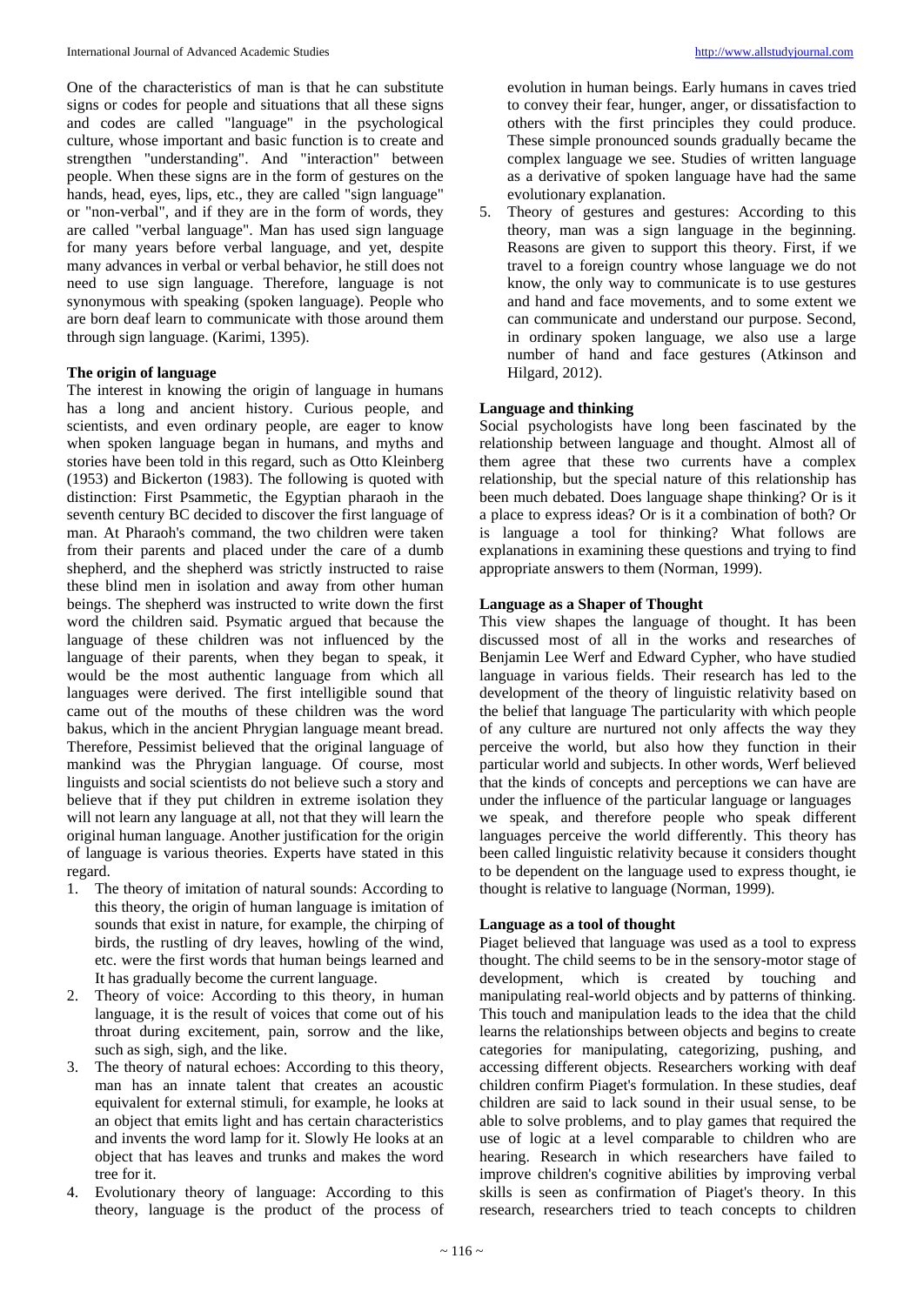through a speech therapy program, and speech therapy could not increase their scores on cognitive tests. Although research on young children seems to support Piaget's theory that thinking occurs before a child learns language, many ordinary people do not accept the idea that language is merely an expression of thought. Common sense dictates that language really facilitates thinking. Even the ability to think about certain topics, discussing them, requires learning the necessary words, for example, when mathematical words are learned, it is then that one can use those words to think about mathematical problems and solve them. The same is true of philosophical topics (Norman, 1999).

# **Language growth and development**

In the first years of growth and development, children also grow rapidly in terms of language and speech, so that by the age of five they can understand and say thousands of words. They can also combine words and form sentences to express their thoughts. Some of the characteristics of language growth and development are as follows:

- 1. At about two months of age, the baby whispers some sounds that are pleasant to him in response to pleasant stimuli. During the second month, most babies begin to express their feelings through laughter.
- 2. About six months old begins to make unintelligible sounds, and these sounds are often related to the language spoken in the child's environment.
- 3. At about 10 months, adults recognize between a few words of letters. For example, it can give different answers to the words "bed", and this shows that children can compare words before they can use them.
- 4. Around 12 months, children use singular words to name people and objects around them, such as "Daddy", "Mama", "Apple" and ...
- 5. At about 15 months, single words are used in a new way. This means that the child uses a word instead of a sentence and this step is called "speaking a single word sentence". For example, the child says "ball" in order to "give me the ball."
- 6. At about 24 months, the baby can combine words into two-word sentences.
- 7. During the second year, the child quickly learns to expand his two-word sentences and make longer sentences (Shaarinejad, 2011).

# **The importance of language in the development of thinking**

The importance of language in the development of thinking can be summarized as follows:

- 1. Language helps in the form of concepts and conveys every word, meaning or concept, which is also the basis of thoughts.
- 2. Language is effective in thinking and its way.
- 3. Words are a great help in experiencing and analyzing complex generalities. If we give a young child an Afghan coin and a round plate with the lid of a cylindrical can, he can see that they are similar in shape (roundness). Because he learns that the coin of an Afghan is "round", and the lid of the can is "round", and so the concept of "round" is found in the child's mind, and he can later apply it to other similar objects. (Round) to user (parsing and generalization).
- 4. Language helps us focus our attention on thoughts that are difficult to memorize.

5. Communication between the dimensions of time (past, present, future) in thinking is done with the help of language. In short, the use of a code or symbol is one of the most important ways for a person to remember and think about the world in which he lives. According to a group of psychologists, the structure of a person's language plays an important role in the nature of his thinking (Shaarinejad, 2011).

# **The role of language in the growth of culture**

Language is one of the most important and fundamental means of the emergence, development and evolution of human civilization and culture. Because it is through language that science, art, customs can be passed from one generation to another. In other words, we continuously acquire our concepts and categories throughout our lives from our own culture or the group culture to which we belong. Also, the form we give to reality is not entirely the true form of the world; Thus, the symbolic environment or adult personal sign is the product and result of the life of the group and society. This cryptic environment is a special new combination that is built on our needs and the needs of faith groups. Thus, the structure of language, whether it refers to real situations or perceptions and illusions, forms a new structure based on the needs of the individual and society; It organizes a large part of a person's behavior in relation to the natural environment and to people and even to himself. In other words, most of the characteristics of a language owe to the political and social events of society and the world. Language depends on the forms of human cognition and perception. In the sense that the history of human language is not only related to the history of the forms of his knowledge of the world, it can be justified and expressed. In fact, language is an abstract system of word meanings and mysteries for all aspects of culture, which includes spoken, written, numerical, sign, and other nonverbal communication features (Shaarinejad, 2011).

## **The role of language in the development of education**

The study of any science, and even its evolution and development, is largely based on the factor of language. For this reason, language learning is the basis of teaching and learning science and technology. And experience has shown that students are better able to learn different friends when they have mastered the language, the language in which science or technology is spoken or written. This is why in teaching any science and technology, they first try to acquaint the volunteers with the language of that field so that learning can be done quickly and easily. This fact highlights the importance of paying special attention to language learning and teaching Dari in schools. The language that students need to learn different sciences. Teaching Dari and Pashto languages is not only the duty of language and literature teachers, but all teachers at all levels and levels of education and in all subjects, without exception, are required to pay more attention to spelling and reading correctly, and in this case, do not ignore any mistakes by students. Also, provide many opportunities to motivate students to read and write a lot. All teachers in all stages of education are first language teachers then teachers of other subjects. Because language means the culture of society and culture of society means the life and personality of society. Let us never forget Sanford: "We have many reasons to say that language is a tool for character as well as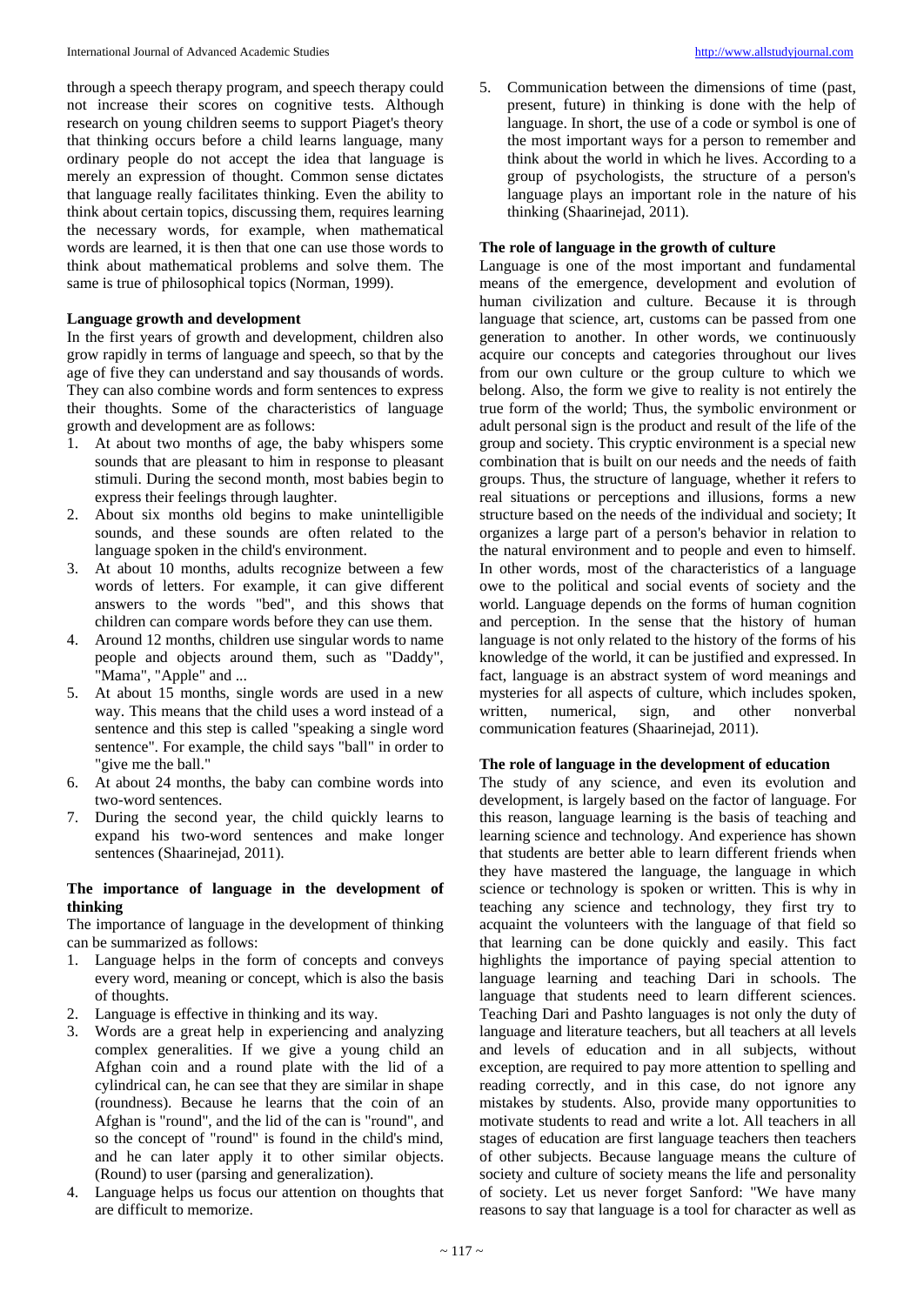a tool for thinking. That is, when one speaks, one does not only illuminate the outside world. But also shows itself in the form and content of his words (Shariatmadari, 2006).

## **Language and social development**

As the discovery of the environment becomes possible for the child through the development of motor abilities, the rapid development of the child's language and ability to speak allows him to make symbolic discoveries of the environment. Adults are often confused by the child's endless questions (called the "why" stage). This question is in fact a way for the child to enter the adult world by internalizing the outside world and forming a symbolic representation of external objects within himself. Thus, learning the names of objects allows the child to visualize those objects in their minds without their presence. A phenomenon called mental retention. In the beginning, child words mostly include nouns; Because he realizes that everything and everyone around him has a name. In this process, he also learns his name, and thus, his sense of identity, which until now had a perceptual aspect, becomes symbolic. In other words, the child's self-concept begins to take shape. Because the child can first apply a name and finally a large number of verbal tags to his set of experiences that distinguish him as a person from others and his environment.

After the noun learning phase, verbs, prepositions, and other parts of the grammar gradually enter the child's speech, and as words evolve, he or she becomes able to describe actions and relationships. Finally, in the final stages of language learning, the child succeeds in properly cleaning up pronouns and using them instead. Apparently, this ability is a reflection of the child's ability to properly understand the relationships of the people around him to each other and to himself. Undoubtedly, language reflects both the child's social experience and his or her understanding of social relationships. In the final stages of language formation, which Piaget calls the self-centered stage, the child's social interactions are balanced with his or her verbal communication. But what scientific research has shown on a self-centered subject is more about the child talking about himself than about talking to himself in a two-person conversation during this period, both children talking as if no one else is present, and in fact, It seems that the motive for their speech was another presence, but none of them listened to the other. Children in this period also show a lifegiving state to inanimate objects in their games; That is, they talk to inanimate objects while playing as if they are alive.

In short, the degree of breadth and complexity of the child's language in this period can be a reflection of the richness of the social environment and the child's ability to establish social interactions. Observing children with disabilities, such as orphans, clearly shows the importance of language in this regard; Because these children are often weak and backward in various aspects of social relations (Karimi, 2012).

## **Language goals**

# **The goals of language - especially verbal language - can be summarized as follows**

- 1. Interpretation and expression of feelings and emotions,
- 2. Interpretation and expression of thoughts and ideas,
- 3. Helping to create and continue national unity,
- 4. Disrupting silence and silence; A healthy person suffers from silence and whenever he feels lonely, he takes refuge in radio and television and sometimes talks to himself or whispers to neutralize the silence and loneliness.
- 5. Enjoying the sounds of language, language produces beautiful pleasure, especially sounds that are familiar and pleasant.
- 6. Creating feelings of belonging such as prayers and religious ceremonies.
- 7. Establishing relationships and understanding even with people who live in the most remote places.
- 8. Preserving the culture of the society,
- 9. Establishing a connection between the vital dimensions of human beings (past, present, future),
- 10. Influencing the feelings and emotions of others,
- 11. Influence and influence on the behavior of others,
- 12. Expressing insights (literary and philosophical use),
- 13. Connecting thoughts (ideas) with facts and events,
- 14. Using the magical effect of the word, especially propaganda.

# **In fact, words have the following values for human beings**

- Psychological value
- Socio-cultural (sociological)
- Grammatical (especially when used in teaching the rules of the language.)
- Essay (in which the correct combination of words in a sentence is considered.)
- Spelling (which is considered correctly in each word)
- Meaning (in which only the meaning of the word or word matters to the person)

According to one scientist: "Language is one of the topics that psychologists have been discussing for a long time before different perspectives. We consider it (language) as a system of cognitive categories, a means of expression, treatment, education. "We study a tool for ordering and controlling our other mental operations and in several other ways" (Joyce, 2005, p. 461).

## **The role of language in communication**

One of the most important functions of language is communication. It means the ability to say the right thing at the right time and place to the right people and according to the right topics. Children can communicate before they learn to speak, and this is done through their movements and actions. According to Piaget, the child does not have the necessary cognitive ability to communicate effectively, and by the age of 6 to 7, the child's speech is self-centered, and his words are not really in response to the audience. But recent studies have suggested that Piaget underestimated children's ability to communicate. Two-year-olds often repeat what adults say when talking to adults, while threeyear-olds take turns talking to adults. And almost half of their answers contain information about what adults say, but the conversation is short. At the age of 4, children show a remarkable ability to be flexible and can adapt their conversational style to the situation of their audience. For example, they talk to children younger than themselves as children. Children's understanding and their use of indirect questions and demands (for example, the sentence is cleaning time instead of the sentence you should clean)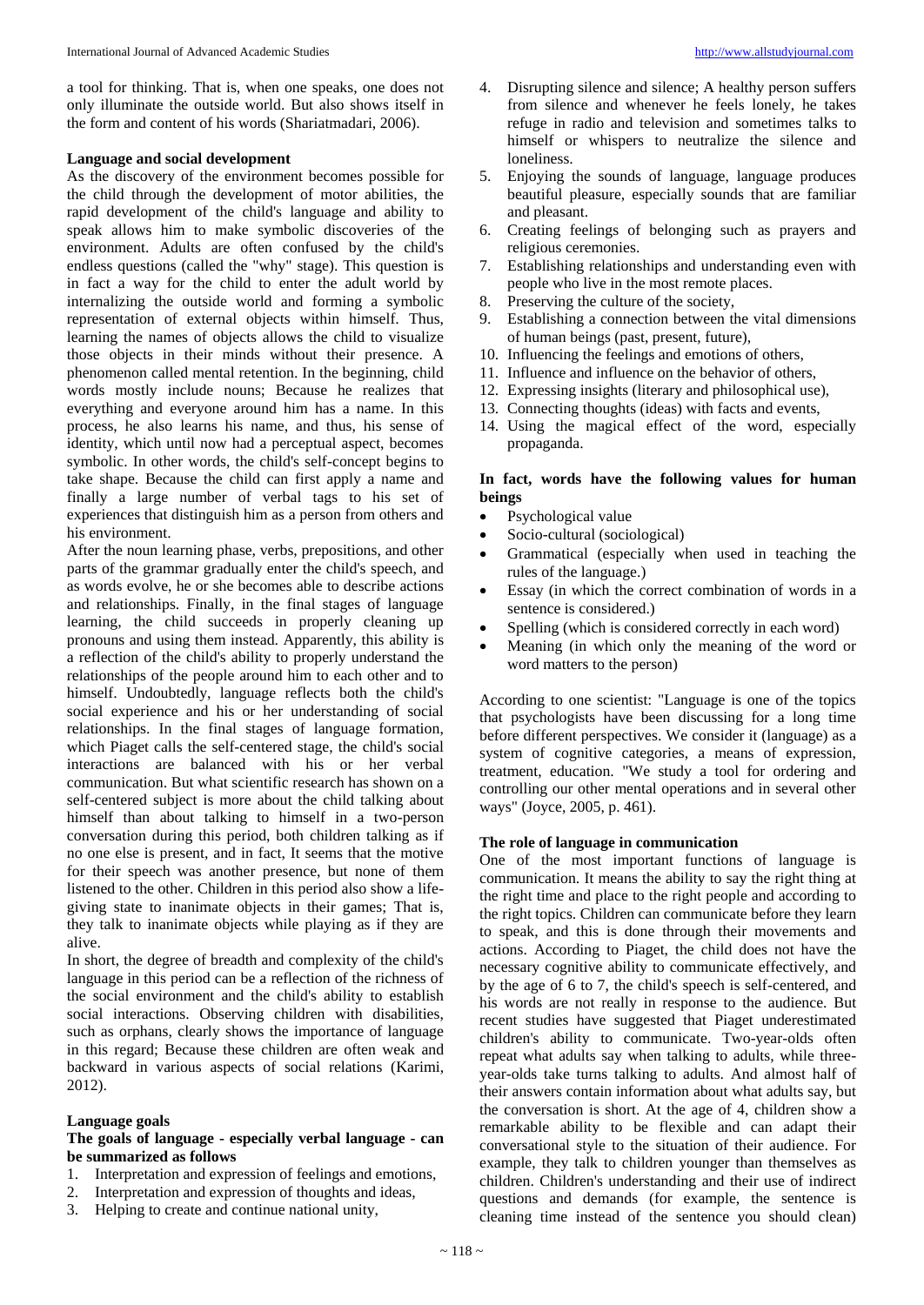indicates the child's understanding of the speaker's intentions, sensitivity to the speaker's situation and needs, and social rules. Noam Chomsky believes that all theories related to language are theories related to cognitive development (Laura Burke, 2015).

# **Environment and language**

In different theories, we can see the traces of the environment on language. Learning theories are considered as the most important determinant of language development, and cognitive and institutional development theories, sense of hearing and exploration in the environment are considered. Know the important factors of growth. The most important shaper of the primary language environment is the mother child. Studies have shown that mother tongue facilitates early language development; Kokans with whom their mothers speak in a relatively simple language have a higher language ability. And children with whom their mothers speak in a complete and complex way have slower language development (Laura Burke, 2015).

## **Language and cognition**

Words and sentences can be effective in problem solving, decoding and gaining knowledge. As a child's cognitive development develops, a child's verbal skills increase dramatically, but there has been much debate as to which is a priority, which is a prerequisite for another, and which is involved in another. In this regard, Piaget advocates believe that language skills have no effect on cognitive development. Pro-Piaget researchers concluded that language does not directly, generally, or decisively affect mental development (Firth, 1966) because deaf children, like hearing children, perform many cognitive functions and solve many problems. A few that do not grow linguistically (Fert 1966). On the other hand, cognitive development affects language development. Language can be effective in some cognitive skills. Language psychologists generally believe that language is important in understanding social concepts that reflect the status and role of individuals such as friend, teacher, aunt, uncle, physician, and employee. Learning social concepts is more difficult than classifying objects. The language used in interaction and conversation with others reflects their social status (Face, 2010).

# **The place of mother tongue in human societies**

The mother tongue is associated with all human activities. A nation whose language is forbidden, in fact, its life is forbidden. The mother tongue is the first language in which the child experiences the world around him in the environment before birth and after opening his eyes to the world, a language that has its components at birth and grows in the atmosphere of that language. A language that is the language of the majority of those around the child. Learning the mother tongue or the original language, and according to some social linguists, "first language" for children is vital in life, mental development and mental health. Because the mother tongue or the main language is the capital that the child carries with it the components of that language. In this article, we refer to the position of the mother tongue and the need for its education in building a healthy society and follow the article. A summary of linguists' research is also quoted in simple language: It is still widely believed today that children learn their mother tongue by imitating their parents, nursing mothers, or through their peers in the

dormitory and bazaar. they take. This means that children learn language in a simulated way. Until 1957, this idea was prevalent even among linguists, and some behaviorists believed that children learn their mother tongue through behavioral communication. But all these popular theories, hypotheses, and ideas changed in 1957 at once with the views of a young and relatively anonymous linguist. This young genius was none other than Noam Chomsky, who expressed his deep-rooted and strong theory and declared that the mother tongue was like a treasure in the baby at birth. The baby who brought life with him has a capital called mother tongue in him. Capital that is potential is inherent, primary, and precedes his birth. And this language is boiling with its complexities in the child's brain structure. In other words, the child instinctively or inherited a capital that he wants to benefit from, and in life from this spiritual, intrinsic, innate and And according to some scientists, it is "heavenly". The mother tongue is the only property of the child at birth, the capacity that the child carries with it.

The mother tongue or the first language is a ready-made bed on which the child buys and with which he meets his needs as he grows up. Any disturbance in this property of the mother tongue prevents the child from the path of normal development. Learning a mother tongue by a child does not go through the same process that a young person later desires to learn a second or foreign language. The concept of identity and its connection with the mother tongue begins with the fact that the child organizes all his sounds, cries and gestures in the context of the mother tongue; A language that inspires the child from within, a language that is internal. It should be noted here that learning a mother tongue does not follow the same process as an adult in learning another language, because learning external skills is different from extracting language capital from within; The most talked about topic. Chomsky's theory created a very controversial stage. And revolutionized linguistics. I point out the importance of the mother tongue from the novel of this thinker. When Chomsky finally published his famous book, Aspects of Syntax Theory, in 1964, his views have since been widely accepted and accepted by academia. Thus Chomsky has initiated a new era in linguistics and mother tongue since the 1960s.

It should be noted that in ancient times, the subject of learning the mother tongue for children had attracted the views of other thinkers and philosophers. Centuries ago, Plato posed the same question of how it is possible for a child who cannot even fasten his shoelaces to learn the intricacies of the mother tongue from an early age, while children are in the stage of "pre-linguistic" development. It has also been discovered that in the brain layers of children lies a rich vocabulary of the mother tongue. And this is where the child is able to manipulate and use the same rich vocabulary to create complex sentences. Native language is not a skill like learning to drive, cook or embroider, or it is not a skill like learning math. These skills cannot be taught to children at an early age. The mother tongue is like a midwife who caresses the child from moment to moment and the child grows with the music of the sounds and melody of the mother tongue breathing (Jess Face, 2010).

#### **Conclusion**

One of the organs of the human body is the tongue. This fleshy organ, which is in the mouth and is used for tasting, swallowing and speech, plays a very important role in